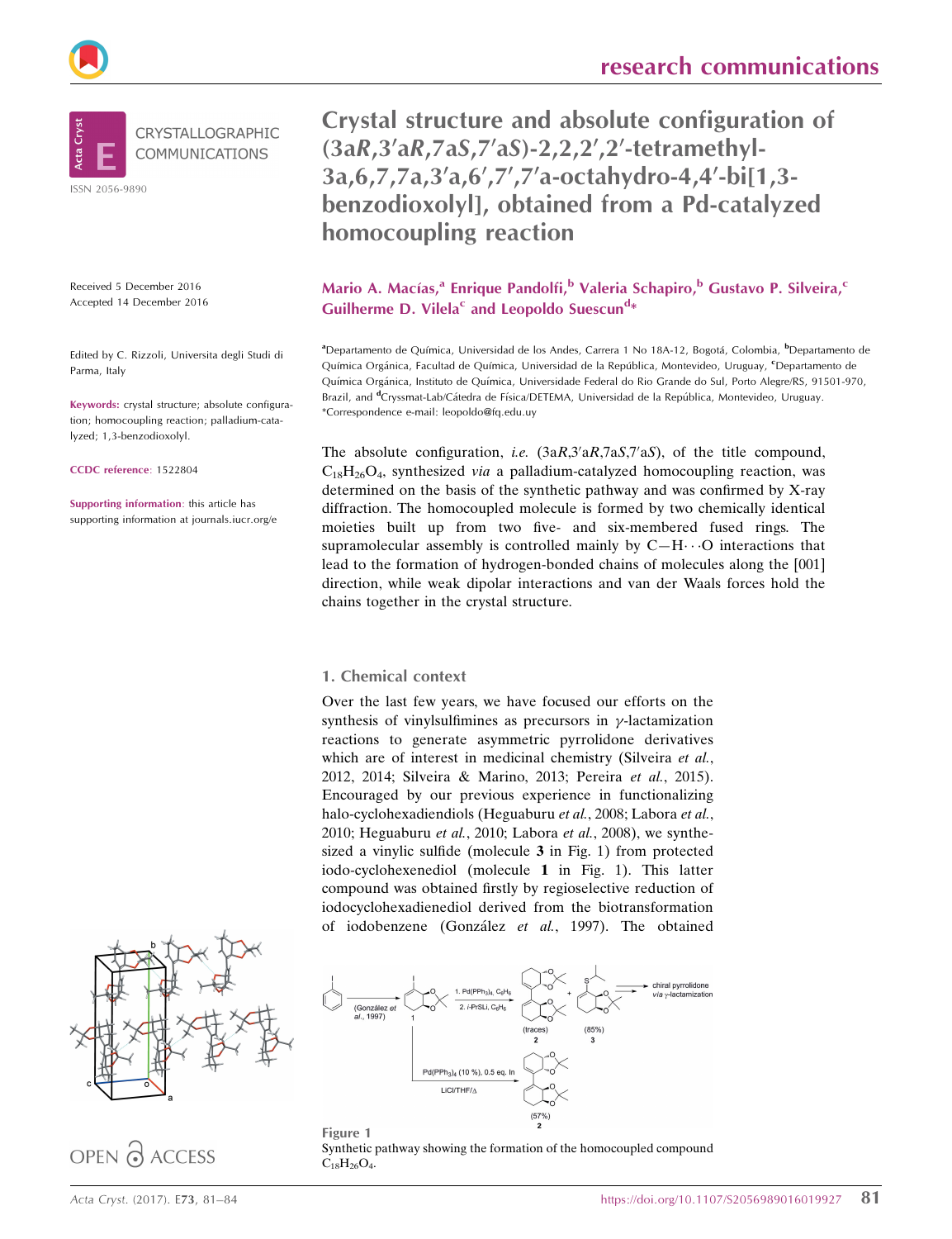## research communications

compound was treated with lithium isopropylthiolate in the presence of 5% of Pd (PPh<sub>3</sub>)<sub>4</sub> as catalyst to obtain the vinyl sulfide in 85% yield. Surprisingly, one of the attempts to perform this reaction proceeded to afford traces of the homocoupled product (molecule 2 in Fig. 1). Considering this finding, we decided to prepare this new compound via a palladium-catalyzed homocoupling reaction of the vinylic iodide (molecule 1 in Fig. 1), mediated by indium, according to the Lee protocol (Lee et al., 2005). Herein, we report this new synthetic method and the crystal structure of the title compound.



#### 2. Structural commentary

The absolute configuration of the title compound (Fig. 2) was determined to be  $3aR,3aR,7aS,7aS$  by considering the synthetic pathway and confirmed by X-ray diffraction on the basis of the anomalous dispersion of light atoms only. The molecule is built up from two chemically identical moieties (called  $A$  and  $B$ ), each one composed of two fused rings and connected through the C4A—C4B bond. The six-membered rings (C3AA/AB, C7AA/AB, C7A/B, C6A/B, C5A/B, C4A/B)



Figure 2

The molecular structure of the title compound, showing anisotropic displacement ellipsoids drawn at the 50% probability level.

Table 1 Hydrogen-bond geometry  $(\mathring{A}, \degree)$ .

| $D-\mathrm{H}\cdots A$     |      |      | $D-H$ H $\cdot A$ $D\cdot A$ $D-H\cdot A$ |     |  |
|----------------------------|------|------|-------------------------------------------|-----|--|
| $C22A - H22F \cdots O3B^i$ | 0.96 | 2.56 | 3.510(3)                                  | 171 |  |
|                            |      |      |                                           |     |  |

Symmetry code: (i)  $x, y, z - 1$ .

adopt an envelope conformation with atoms C7A/B (located *para* to C4A/B) as the flap [puckering parameters are  $Q =$ 0.403 (2)  $\mathring{A}$ ,  $\theta$  = 49.2 (3)°,  $\varphi$  = 108.2 (4)° and  $Q$  = 0.490 (2)  $\mathring{A}$ ,  $\theta$  = 58.5 (2)°,  $\varphi$  = 114.9 (3)°, respectively]. The five-membered rings (O1A/B, C2A/B, O3A/B, C3AA/AB, C7AA/AB) adopt a twisted conformation [puckering parameters  $Q(2)$  = 0.3285 (17)  $\AA$ ,  $\varphi$ (2) = 115.6 (3)° and Q(2) = 0.3268 (18)  $\AA$ ,  $\varphi$ (2)  $= 101.4$  (3)°, respectively]). In fragment A, the flap of the envelope is oriented away from the five-membered ring while in fragment  $B$ , both  $C7$  and the five-membered ring are on the same side of the plane of the envelope, making them conformationally different. The dihedral angle between the leastsquare planes through the six-membered rings is  $43.15(9)^\circ$ while the dihedral angles between the five and six-membered rings are 69.31 (10) and 76.95 (10) $\degree$  in A and B, respectively, leaving the two five-membered rings on opposite sides of the C4A—C4B bond and almost in the same plane, normal to the bisector plane of both six-membered rings.

#### 3. Supramolecular features

In the crystal, weak  $C22A - H22F \cdots O3B^i$  [symmetry code: (i)  $x, y, z - 1$  interactions link the molecules in chains running along [001], see Fig. 3 and Table 1. In the [100] and [010] directions, only weak dipolar interactions or van der Waals forces act between neighboring chains to stabilize the threedimensional array of the crystal structure.



#### Figure 3

The crystal structure of the title compound, showing the  $C-H\cdots O$ hydrogen-bonding interactions (dotted lines) along the [001] direction.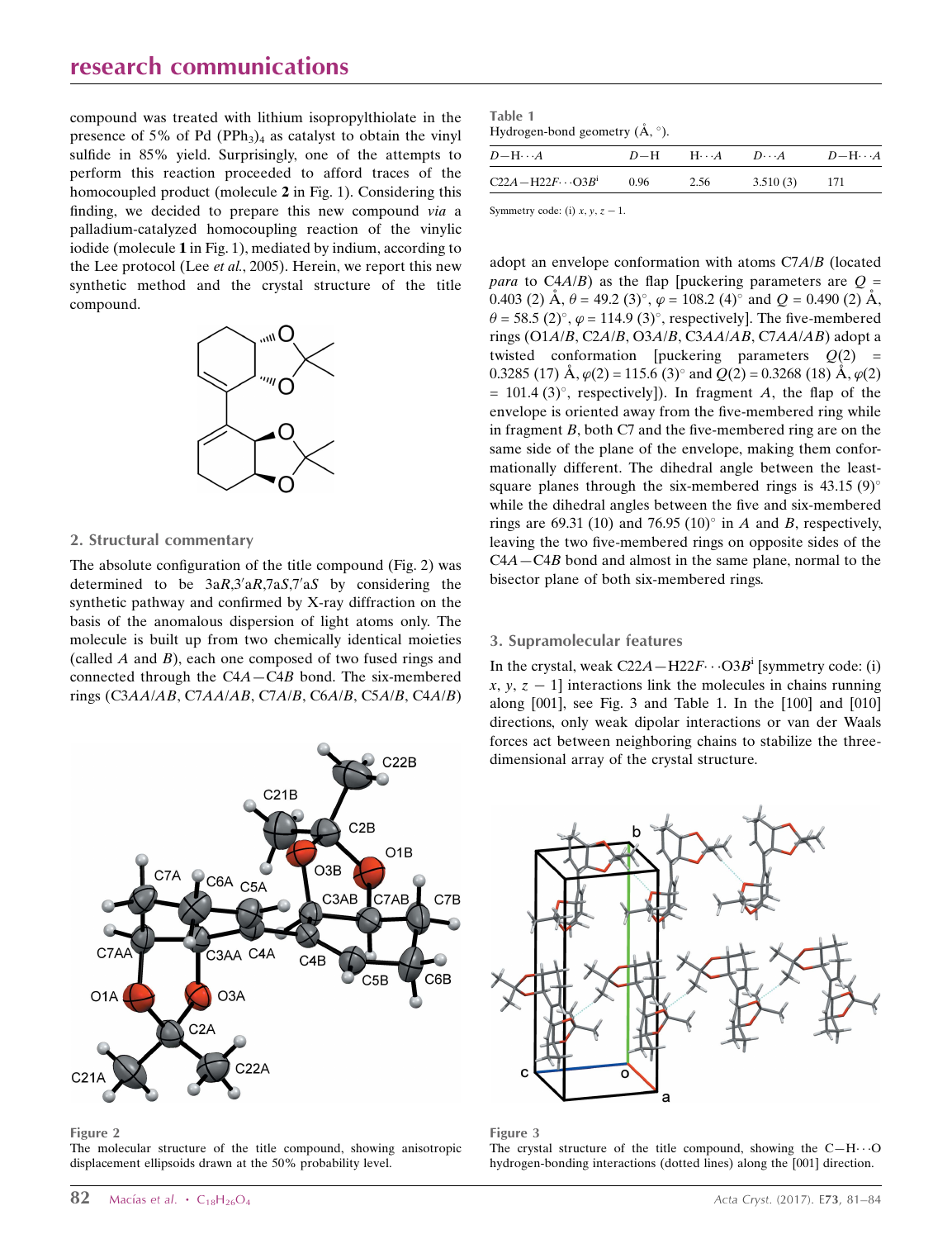#### 4. Database survey

A search of the Cambridge Structural Database (CSD Version 5.36 with one update; Groom et al., 2016) using as a criterion the existence of molecular structures composed of two similar fragments of fused five and six-membered rings gave no results. However, a search for similar systems considering only the six-membered ring resulted in four hits, viz. two different crystal structures for  $(5,5'-diphenyl-1,1'-bi(cyclohex-l-en-1$ yl)-4,4'-diyl)dimethanol in space groups P1 and  $\overline{P1}$ , (S,S)-2,2'bis(diphenylphosphinoyl)bi(cyclohex-1-ene) and (3S,6R)-3 isopropyl-2-[(3R,6S)-6-isopropyl-3-methyl-1-cyclohexenyl]-6 methylcyclohexene; none of which is composed of fused rings. These results demonstrate the rarity of this sort of molecule. While there are no reports about such systems, the structure of (3aS,4S,5R,7aR)-2,2,7-trimethyl-3a,4,5,7a-tetrahydro-1,3 benzodioxole-4,5-diol was published recently (Macías et al., 2015). In this case, the conformation of the fused rings keeps a level of similarity with the structural assembly of the title compound.

#### 5. Synthesis and crystallization

A mixture of the vinylic iodide (molecule 1 in Fig. 1.) (140 mg, 0.5 mmol), Pd(PPh<sub>3</sub>)<sub>4</sub> (10% wt., 14.4 mg, 0.025 mmol), indium (28.7 mg, 0.25 mmol), and lithium chloride (31.8 mg, 0.75 mmol) in dry THF (2 mL) was stirred at reflux for 4 h under a nitrogen atmosphere. The reaction mixture was quenched with  $NaHCO<sub>3</sub>$  (sat. aq.). The aqueous layer was extracted with ethyl acetate  $(3 \times 20 \text{ mL})$ , and the combined organic phases were washed with brine, dried with  $Na<sub>2</sub>SO<sub>4</sub>$ , filtered and concentrated under reduced pressure. The residue was purified by silica gel column chromatography (hexanes/ ethyl acetate 95:5) to give the desired homocoupled product (43.5 mg, 57%).

Crystals suitable for X-ray crystallographic analysis were obtained by dissolving the title compound in the minimum volume of ethyl acetate, adding hexanes until the solution became slightly turbid, and slowly evaporating the solvent at room temperature. <sup>1</sup>H NMR (400 MHz, CDCl<sub>3</sub>)  $\delta$ : 6.16 (*t*, *J* = 4.2 Hz, 2H), 4.72 ( $d, J = 5.6$  Hz, 2H), 4.33–4.29 ( $m, 2H$ ), 2.36– 2.27 (m, 2H), 2.09–2.00 (m, 2H), 1.87–1.71 (m, 4H), 1.40 (s, 6H); 1.39 (s, 6H). All spectroscopic and analytical data were in full agreement with the literature (Boyd et al., 2011).

#### 6. Refinement

Crystal data, data collection and structure refinement details are summarized in Table 2. H atoms bonded to C were placed in calculated positions (C—H =  $0.93-0.98$  Å) and included as riding contributions with isotropic displacement parameters set to 1.2–1.5 times the  $U_{eq}$  of the parent atom.

#### Acknowledgements

The authors wish to thank CAPES/UDELAR (project No. 049/2013) for financial support. GPS and GDV acknowledge

| Table 2 |                       |
|---------|-----------------------|
|         | Experimental details. |

| Crystal data                                                                  |                                                                                                      |
|-------------------------------------------------------------------------------|------------------------------------------------------------------------------------------------------|
|                                                                               |                                                                                                      |
| Chemical formula                                                              | $C_{18}H_{26}O_4$                                                                                    |
| $M_{\rm r}$                                                                   | 306.39                                                                                               |
| Crystal system, space group                                                   | Monoclinic, $P2_1$                                                                                   |
| Temperature (K)                                                               | 298                                                                                                  |
| $a, b, c (\AA)$                                                               | 6.2927 (7), 17.9903 (19), 7.2991 (8)                                                                 |
| $\begin{array}{c} \beta \ (\overset{\circ}{)}{\mathcal{V}}_{A^3} \end{array}$ | 95.216(4)                                                                                            |
|                                                                               | 822.89 (16)                                                                                          |
| Z                                                                             | $\overline{c}$                                                                                       |
| Radiation type                                                                | $Cu$ $K\alpha$                                                                                       |
| $\mu$ (mm <sup>-1</sup> )                                                     | 0.69                                                                                                 |
| Crystal size (mm)                                                             | $0.40 \times 0.35 \times 0.30$                                                                       |
| Data collection                                                               |                                                                                                      |
| Diffractometer                                                                | Bruker D8 Venture/Photon 100<br><b>CMOS</b>                                                          |
| Absorption correction                                                         | Multi-scan (SADABS; Bruker,<br>2013)                                                                 |
| $T_{\min}, T_{\max}$                                                          | 0.687, 0.754                                                                                         |
| No. of measured, independent and<br>observed $[I > 2\sigma(I)]$ reflections   | 27011, 3232, 3135                                                                                    |
| $R_{\rm int}$                                                                 | 0.026                                                                                                |
| $(\sin \theta/\lambda)_{\text{max}} (\AA^{-1})$                               | 0.618                                                                                                |
| Refinement                                                                    |                                                                                                      |
| $R[F^2 > 2\sigma(F^2)], wR(F^2), S$                                           | 0.027, 0.071, 1.08                                                                                   |
| No. of reflections                                                            | 3232                                                                                                 |
| No. of parameters                                                             | 204                                                                                                  |
| No. of restraints                                                             | 1                                                                                                    |
| H-atom treatment                                                              | H-atom parameters constrained                                                                        |
| $\Delta \rho_{\text{max}}$ , $\Delta \rho_{\text{min}}$ (e $\rm{\AA}^{-3}$ )  | $0.13, -0.10$                                                                                        |
| Absolute structure                                                            | Flack $x$ determined using 1475<br>quotients $[(I^*)-(I^-)]/[(I^*)+(I^-)]$<br>(Parsons et al., 2013) |
| Absolute structure parameter                                                  | 0.04(4)                                                                                              |

Computer programs: APEX2 and SAINT (Bruker, 2013), SHELXS2014 (Sheldrick, 2008, 2015), SHELXL2014 (Sheldrick, 2015), Mercury (Macrae et al., 2008) and publCIF (Westrip, 2010).

CAPES Science Without Borders – Special Visiting Researcher grant No. 096–2013. The authors also wish to thank ANII (EQC\_2012\_07), CSIC and the Facultad de Química for funds to purchase the diffractometer.

#### Funding information

Funding for this research was provided by: CAPES/UDELAR (award No. 049/2013); CAPES Science Without Borders – Special Visiting Researcher (award No. 096–2013); ANII (award No. EQC\_2012\_07).

#### References

- [Boyd, D. R., Sharma, N. D., Kaik, M., Bell, M., Berberian, M. V.,](http://scripts.iucr.org/cgi-bin/cr.cgi?rm=pdfbb&cnor=rz5201&bbid=BB1) [McIntyre, P. B. A., Kelly, B., Hardacre, C., Stevenson, P. J. & Allen,](http://scripts.iucr.org/cgi-bin/cr.cgi?rm=pdfbb&cnor=rz5201&bbid=BB1) C. C. R. (2011). [Adv. Synth. Catal.](http://scripts.iucr.org/cgi-bin/cr.cgi?rm=pdfbb&cnor=rz5201&bbid=BB1) 353, 2455–2465.
- Bruker (2013). APEX2, SAINT and SADABS[. Bruker AXS Inc.,](http://scripts.iucr.org/cgi-bin/cr.cgi?rm=pdfbb&cnor=rz5201&bbid=BB2) [Madison, Wisconsin, USA.](http://scripts.iucr.org/cgi-bin/cr.cgi?rm=pdfbb&cnor=rz5201&bbid=BB2)
- González, D., Schapiro, V., Seoane, G. & Hudlicky, T. (1997). [Tetrahedron Asymmetry](http://scripts.iucr.org/cgi-bin/cr.cgi?rm=pdfbb&cnor=rz5201&bbid=BB3), 8, 975–977.
- [Groom, C. R., Bruno, I. J., Lightfoot, M. P. & Ward, S. C. \(2016\).](http://scripts.iucr.org/cgi-bin/cr.cgi?rm=pdfbb&cnor=rz5201&bbid=BB4) Acta Cryst. B72[, 171–179.](http://scripts.iucr.org/cgi-bin/cr.cgi?rm=pdfbb&cnor=rz5201&bbid=BB4)
- Heguaburu, V., Mandolesi Sá, M., Schapiro, V. & Pandolfi, E. (2008). [Tetrahedron Lett.](http://scripts.iucr.org/cgi-bin/cr.cgi?rm=pdfbb&cnor=rz5201&bbid=BB5) 49, 6787–6790.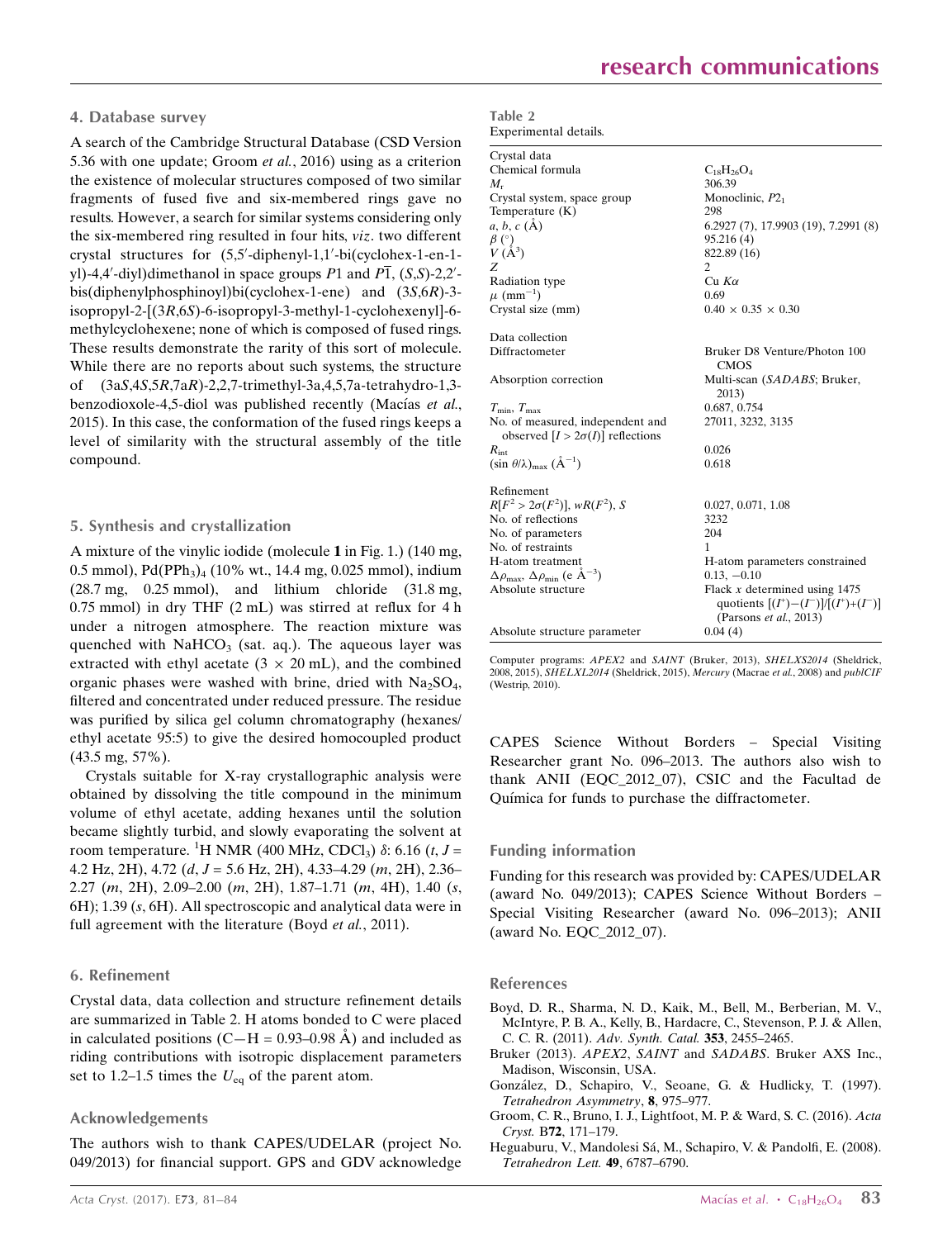- [Heguaburu, V., Schapiro, V. & Pandolfi, E. \(2010\).](http://scripts.iucr.org/cgi-bin/cr.cgi?rm=pdfbb&cnor=rz5201&bbid=BB17) Tetrahedron Lett. 51[, 6921–6923.](http://scripts.iucr.org/cgi-bin/cr.cgi?rm=pdfbb&cnor=rz5201&bbid=BB17)
- [Labora, M., Heguaburu, V., Pandolfi, E. & Schapiro, V. \(2008\).](http://scripts.iucr.org/cgi-bin/cr.cgi?rm=pdfbb&cnor=rz5201&bbid=BB7) [Tetrahedron Asymmetry](http://scripts.iucr.org/cgi-bin/cr.cgi?rm=pdfbb&cnor=rz5201&bbid=BB7), 19, 893–895.
- [Labora, M., Pandolfi, E. & Schapiro, V. \(2010\).](http://scripts.iucr.org/cgi-bin/cr.cgi?rm=pdfbb&cnor=rz5201&bbid=BB8) Tetrahedron [Asymmetry](http://scripts.iucr.org/cgi-bin/cr.cgi?rm=pdfbb&cnor=rz5201&bbid=BB8), 21, 153–155.
- [Lee, P. H., Seomoon, D. & Lee, K. \(2005\).](http://scripts.iucr.org/cgi-bin/cr.cgi?rm=pdfbb&cnor=rz5201&bbid=BB9) Org. Lett. 7, 343–345.
- Macías, M. A., Suescun, L., Pandolfi, E., Schapiro, V., Tibhe, G. D. & Mombrú, Á. W. (2015). Acta Cryst. E71, 1013-1016.
- [Macrae, C. F., Bruno, I. J., Chisholm, J. A., Edgington, P. R., McCabe,](http://scripts.iucr.org/cgi-bin/cr.cgi?rm=pdfbb&cnor=rz5201&bbid=BB11) [P., Pidcock, E., Rodriguez-Monge, L., Taylor, R., van de Streek, J. &](http://scripts.iucr.org/cgi-bin/cr.cgi?rm=pdfbb&cnor=rz5201&bbid=BB11) [Wood, P. A. \(2008\).](http://scripts.iucr.org/cgi-bin/cr.cgi?rm=pdfbb&cnor=rz5201&bbid=BB11) J. Appl. Cryst. 41, 466–470.
- [Parsons, S., Flack, H. D. & Wagner, T. \(2013\).](http://scripts.iucr.org/cgi-bin/cr.cgi?rm=pdfbb&cnor=rz5201&bbid=BB12) Acta Cryst. B69, 249– [259.](http://scripts.iucr.org/cgi-bin/cr.cgi?rm=pdfbb&cnor=rz5201&bbid=BB12)
- [Pereira, P. A., Noll, B. C., Oliver, A. G. & Silveira, G. P. \(2015\).](http://scripts.iucr.org/cgi-bin/cr.cgi?rm=pdfbb&cnor=rz5201&bbid=BB13) Acta Cryst. E71[, o1097–o1098.](http://scripts.iucr.org/cgi-bin/cr.cgi?rm=pdfbb&cnor=rz5201&bbid=BB13)
- [Sheldrick, G. M. \(2008\).](http://scripts.iucr.org/cgi-bin/cr.cgi?rm=pdfbb&cnor=rz5201&bbid=BB15) Acta Cryst. A64, 112–122.
- [Sheldrick, G. M. \(2015\).](http://scripts.iucr.org/cgi-bin/cr.cgi?rm=pdfbb&cnor=rz5201&bbid=BB16) Acta Cryst. C71, 3–8.
- [Silveira, G. P., Bonfante de Carvallho, C. & Oliver, A. G. \(2012\).](http://scripts.iucr.org/cgi-bin/cr.cgi?rm=pdfbb&cnor=rz5201&bbid=BB14) Acta Cryst. E68[, o2048–o2048.](http://scripts.iucr.org/cgi-bin/cr.cgi?rm=pdfbb&cnor=rz5201&bbid=BB14)
- [Silveira, G. P., da Silva, V. F. & Oliver, A. G. \(2014\).](http://scripts.iucr.org/cgi-bin/cr.cgi?rm=pdfbb&cnor=rz5201&bbid=BB17) Acta Cryst. E70, [o1257–o1258.](http://scripts.iucr.org/cgi-bin/cr.cgi?rm=pdfbb&cnor=rz5201&bbid=BB17)
- [Silveira, G. P. & Marino, J. P. \(2013\).](http://scripts.iucr.org/cgi-bin/cr.cgi?rm=pdfbb&cnor=rz5201&bbid=BB18) J. Org. Chem. 78, 3379–3383.
- [Westrip, S. P. \(2010\).](http://scripts.iucr.org/cgi-bin/cr.cgi?rm=pdfbb&cnor=rz5201&bbid=BB19) J. Appl. Cryst. 43, 920–925.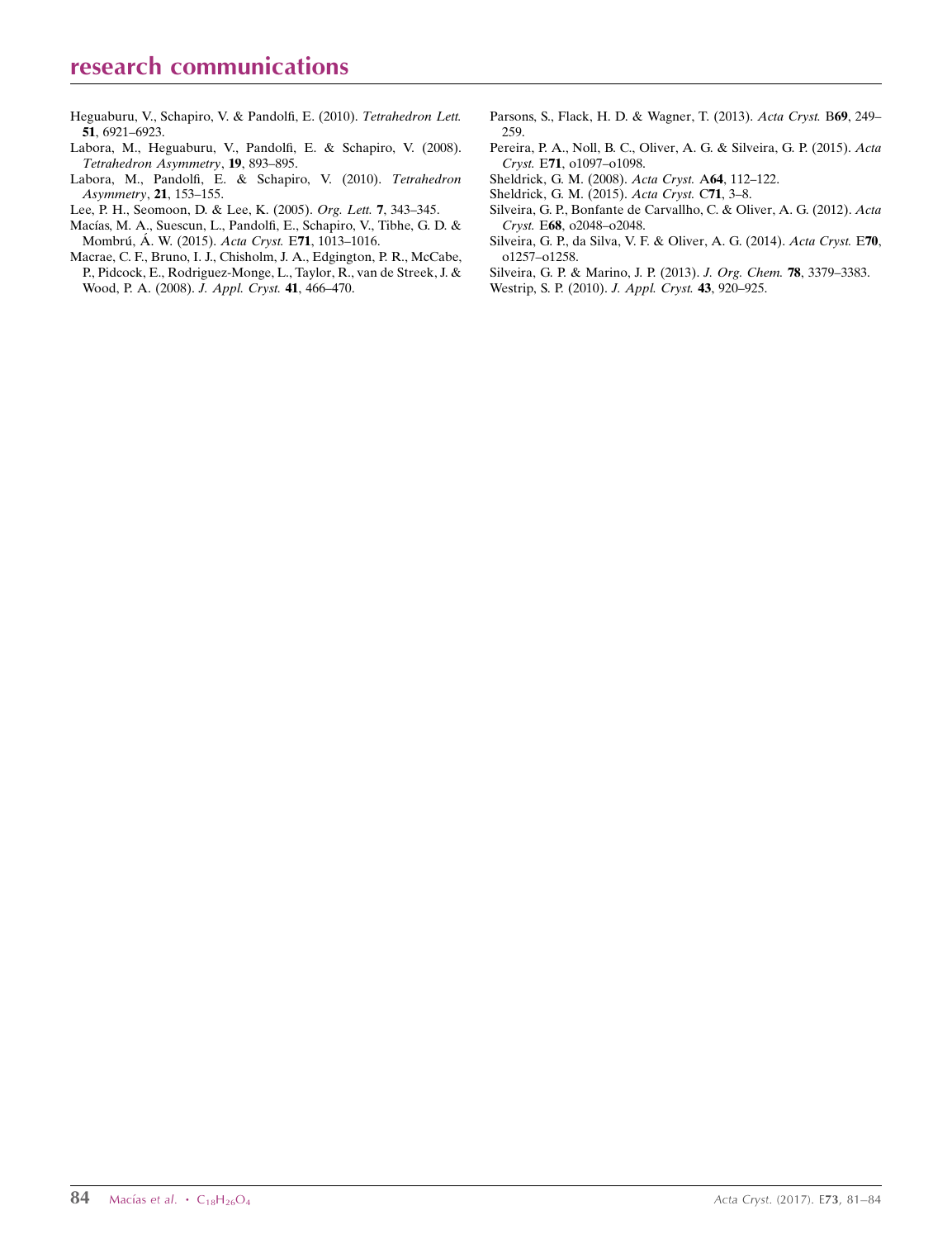# **supporting information**

## *Acta Cryst.* (2017). E**73**, 81-84 [https://doi.org/10.1107/S2056989016019927]

**Crystal structure and absolute configuration of (3a***R***,3′a***R***,7a***S***,7′a***S***)-2,2,2′,2′ tetramethyl-3a,6,7,7a,3′a,6′,7′,7′a-octahydro-4,4′-bi[1,3-benzodioxolyl], obtained from a Pd-catalyzed homocoupling reaction**

## **Mario A. Macías, Enrique Pandolfi, Valeria Schapiro, Gustavo P. Silveira, Guilherme D. Vilela and Leopoldo Suescun**

## **Computing details**

Data collection: *APEX2* (Bruker, 2013); cell refinement: *SAINT* (Bruker, 2013); data reduction: *SAINT* (Bruker, 2013); program(s) used to solve structure: *SHELXS2014* (Sheldrick, 2008, 2015); program(s) used to refine structure: *SHELXL2014* (Sheldrick, 2008, 2015); molecular graphics: *Mercury* (Macrae *et al.*, 2008); software used to prepare material for publication: *publCIF* (Westrip, 2010).

(3aR,3'aR,7aS,7'aS)-2,2,2',2'-Tetramethyl-3a,6,7,7a,3'a,6',7',7'a-octahydro-4,4'-bi[1,3-benzodioxolyl]

## *Crystal data*

 $C_{18}H_{26}O_4$  $M_r$  = 306.39 Monoclinic,  $P2<sub>1</sub>$  $a = 6.2927(7)$  Å  $b = 17.9903$  (19) Å  $c = 7.2991(8)$  Å  $\beta$  = 95.216 (4)<sup>o</sup>  $V = 822.89$  (16) Å<sup>3</sup>  $Z = 2$ 

### *Data collection*

Bruker D8 Venture/Photon 100 CMOS diffractometer Radiation source: Cu Incoatec microsource Detector resolution: 10.4167 pixels mm-1 *φ* and *ω* scans Absorption correction: multi-scan (SADABS; Bruker, 2013)  $T_{\text{min}} = 0.687, T_{\text{max}} = 0.754$ 

### *Refinement*

Refinement on *F*<sup>2</sup> Least-squares matrix: full  $R[F^2 > 2\sigma(F^2)] = 0.027$  $wR(F^2) = 0.071$  $S = 1.08$ 3232 reflections

 $F(000) = 332$  $D_x = 1.237$  Mg m<sup>-3</sup> Cu *Kα* radiation, *λ* = 1.54178 Å Cell parameters from 9685 reflections  $\theta$  = 4.9–72.4°  $\mu$  = 0.69 mm<sup>-1</sup>  $T = 298$  K Parallelepiped, yellow  $0.40 \times 0.35 \times 0.30$  mm

27011 measured reflections 3232 independent reflections 3135 reflections with  $I > 2\sigma(I)$  $R_{\text{int}} = 0.026$  $\theta_{\text{max}} = 72.4^{\circ}, \theta_{\text{min}} = 4.9^{\circ}$  $h = -7 \rightarrow 7$  $k = -21 \rightarrow 22$ *l* = −9→9

204 parameters 1 restraint Primary atom site location: structure-invariant direct methods Secondary atom site location: difference Fourier map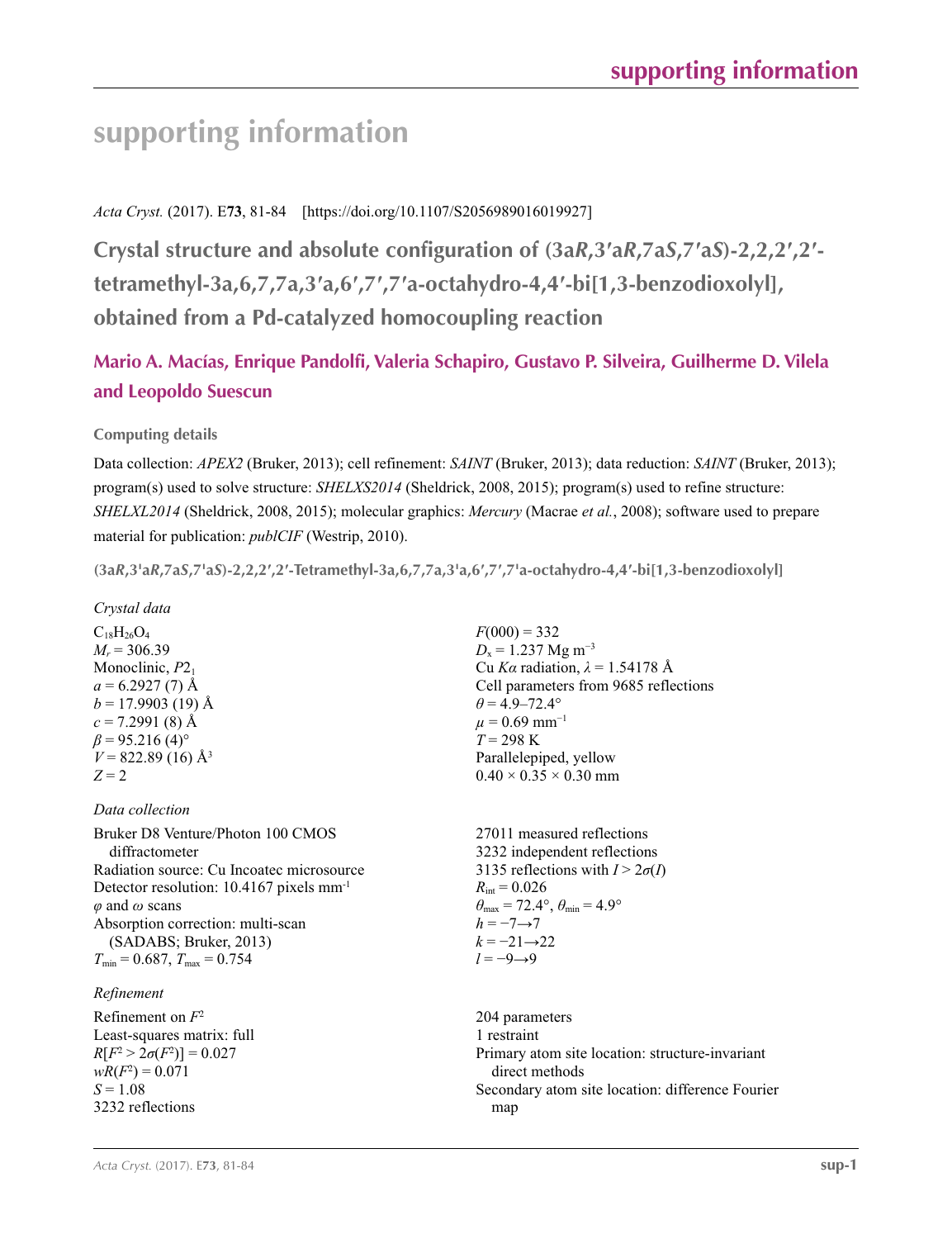Extinction correction: SHELXL,  $F_c^*$  = *kF*c[1+0.001*xF*<sup>c</sup> 2 *λ*3 /sin(2*θ*)]-1/4 Extinction coefficient: 0.0184 (15)

Absolute structure parameter: 0.04 (4)

Absolute structure: Flack *x* determined using 1475 quotients  $[(I^+)(I)]/[(I^+)+(I)]$  (Parsons *et* 

Hydrogen site location: inferred from neighbouring sites H-atom parameters constrained  $w = 1/[\sigma^2 (F_o^2) + (0.0389P)^2 + 0.0652P]$ where  $P = (F_o^2 + 2F_c^2)/3$  $(\Delta/\sigma)_{\text{max}}$  < 0.001 Δ*ρ*max = 0.13 e Å−3  $\Delta \rho_{\text{min}} = -0.10$  e Å<sup>-3</sup>

### *Special details*

**Geometry**. All esds (except the esd in the dihedral angle between two l.s. planes) are estimated using the full covariance matrix. The cell esds are taken into account individually in the estimation of esds in distances, angles and torsion angles; correlations between esds in cell parameters are only used when they are defined by crystal symmetry. An approximate (isotropic) treatment of cell esds is used for estimating esds involving l.s. planes.

*al.*, 2013)

|                   | $\boldsymbol{x}$ | $\mathcal{Y}$ | $\boldsymbol{Z}$ | $U_{\rm iso}*/U_{\rm eq}$ |  |
|-------------------|------------------|---------------|------------------|---------------------------|--|
| C7A               | 0.6166(3)        | 1.13949(11)   | 0.8000(3)        | 0.0486(4)                 |  |
| H7AA              | 0.5916           | 1.1910        | 0.7652           | $0.058*$                  |  |
| H7AB              | 0.6639           | 1.1382        | 0.9302           | $0.058*$                  |  |
| C6B               | 0.5034(4)        | 0.77162(12)   | 0.6693(3)        | 0.0621(6)                 |  |
| H <sub>6</sub> BA | 0.5554           | 0.7523        | 0.5577           | $0.074*$                  |  |
| H <sub>6</sub> BB | 0.3603           | 0.7526        | 0.6774           | $0.074*$                  |  |
| C2A               | 0.8127(3)        | 1.05458(10)   | 0.4052(2)        | 0.0451(4)                 |  |
| C7B               | 0.6472(4)        | 0.74545(11)   | 0.8343(3)        | 0.0553(5)                 |  |
| H7BA              | 0.5835           | 0.7580        | 0.9464           | $0.066*$                  |  |
| H7BB              | 0.6625           | 0.6919        | 0.8297           | $0.066*$                  |  |
| C22A              | 0.6299(3)        | 1.01769(13)   | 0.2920(3)        | 0.0580(5)                 |  |
| H22D              | 0.5609           | 1.0532        | 0.2084           | $0.087*$                  |  |
| H22E              | 0.5291           | 0.9991        | 0.3719           | $0.087*$                  |  |
| H22F              | 0.6832           | 0.9773        | 0.2235           | $0.087*$                  |  |
| C2B               | 1.0094(3)        | 0.83055(10)   | 1.1168(3)        | 0.0480(4)                 |  |
| C21A              | 0.9882(4)        | 1.07986(15)   | 0.2908(3)        | 0.0674(6)                 |  |
| H21D              | 1.0446           | 1.0377        | 0.2306           | $0.101*$                  |  |
| H21E              | 1.1000           | 1.1030        | 0.3691           | $0.101*$                  |  |
| H21F              | 0.9314           | 1.1149        | 0.2000           | $0.101*$                  |  |
| C21B              | 1.2355(4)        | 0.85972(14)   | 1.1342(4)        | 0.0659(6)                 |  |
| H21A              | 1.2803           | 0.8687        | 1.0139           | $0.099*$                  |  |
| H21B              | 1.3284           | 0.8237        | 1.1970           | $0.099*$                  |  |
| H21C              | 1.2417           | 0.9053        | 1.2029           | $0.099*$                  |  |
| C22B              | 0.9298(5)        | 0.81210(16)   | 1.2994(3)        | 0.0716(7)                 |  |
| H22A              | 0.7901           | 0.7905        | 1.2800           | $0.107*$                  |  |
| H22B              | 0.9231           | 0.8567        | 1.3710           | $0.107*$                  |  |
| H22C              | 1.0254           | 0.7774        | 1.3637           | $0.107*$                  |  |
| C6A               | 0.4092(3)        | 1.09664(11)   | 0.7669(3)        | 0.0548(5)                 |  |
| H <sub>6</sub> AA | 0.3159           | 1.1102        | 0.8602           | $0.066*$                  |  |
| H <sub>6</sub> AB | 0.3389           | 1.1105        | 0.6481           | $0.066*$                  |  |
| C5B               | 0.4969(3)        | 0.85505(11)   | 0.6607(3)        | 0.0491(4)                 |  |

*Fractional atomic coordinates and isotropic or equivalent isotropic displacement parameters (Å<sup>2</sup>)*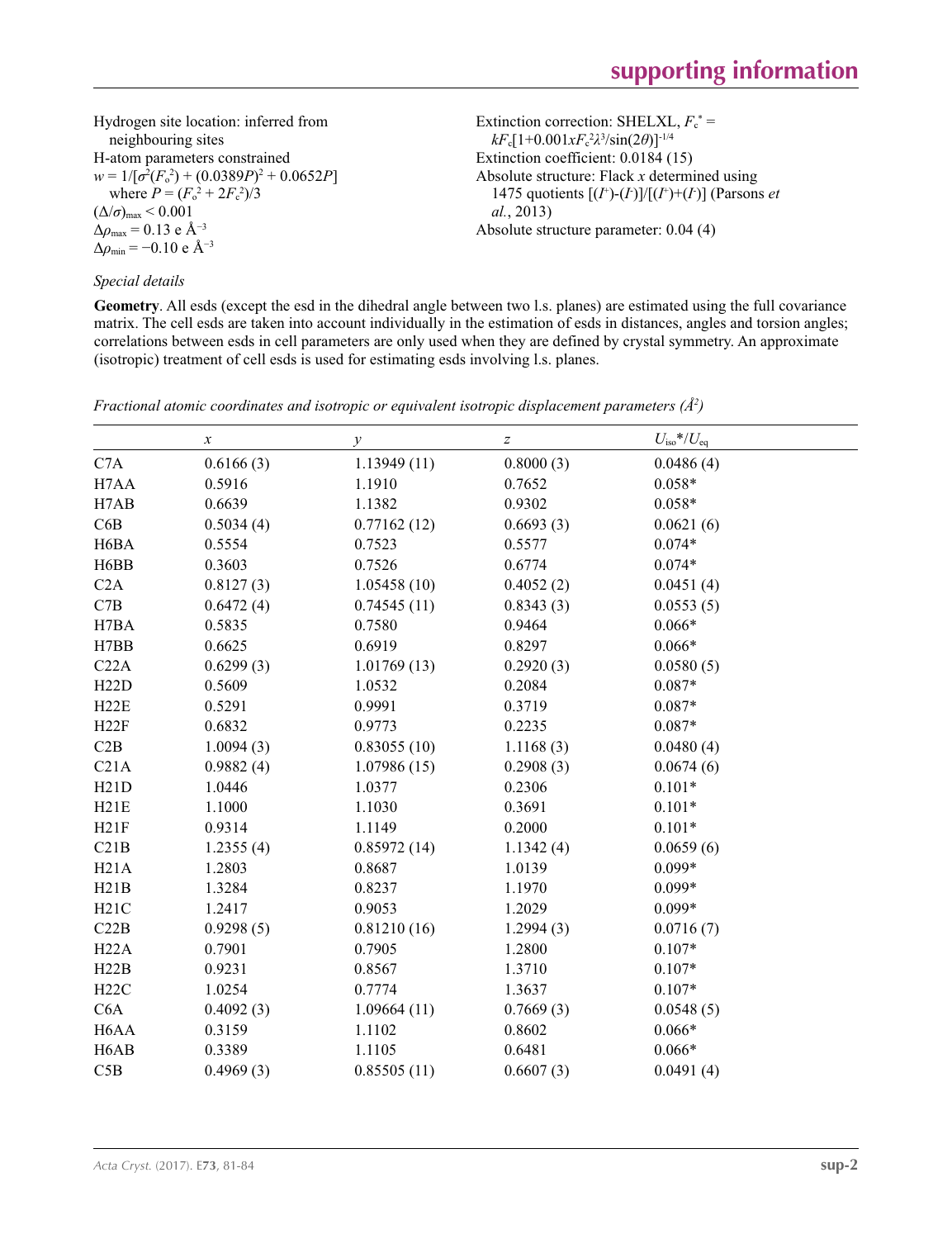| H5B                           | 0.3814      | 0.8774      | 0.5935      | $0.059*$  |  |
|-------------------------------|-------------|-------------|-------------|-----------|--|
| C <sub>5</sub> A              | 0.4430(3)   | 1.01436(10) | 0.7714(3)   | 0.0452(4) |  |
| H <sub>5</sub> A              | 0.3277      | 0.9845      | 0.7940      | $0.054*$  |  |
| C4B                           | 0.6466(3)   | 0.89895(9)  | 0.7434(2)   | 0.0363(3) |  |
| C <sub>4</sub> A              | 0.6263(2)   | 0.98093(9)  | 0.7455(2)   | 0.0354(4) |  |
| C3AB                          | 0.8491(3)   | 0.86610(9)  | 0.8348(2)   | 0.0370(4) |  |
| H3AB                          | 0.9718      | 0.8867      | 0.7785      | $0.044*$  |  |
| O3B                           | 0.8671(2)   | 0.88358(7)  | 1.02685(17) | 0.0462(3) |  |
| C <sub>3</sub> A <sub>A</sub> | 0.8247(2)   | 1.02504(9)  | 0.7153(2)   | 0.0355(3) |  |
| H <sub>3</sub> A <sub>A</sub> | 0.9338      | 1.0159      | 0.8173      | $0.043*$  |  |
| O3A                           | 0.90773(18) | 1.00550(6)  | 0.54514(17) | 0.0426(3) |  |
| C7AB                          | 0.8628(3)   | 0.78135(10) | 0.8361(2)   | 0.0452(4) |  |
| H7B                           | 0.9330      | 0.7645      | 0.7290      | $0.054*$  |  |
| O1B                           | 0.9974(3)   | 0.76615(7)  | 1.0002(2)   | 0.0601(4) |  |
| C <sub>7</sub> A <sub>A</sub> | 0.7894(3)   | 1.10842(9)  | 0.6933(3)   | 0.0423(4) |  |
| H7A                           | 0.9235      | 1.1349      | 0.7263      | $0.051*$  |  |
| O <sub>1</sub> A              | 0.7303(3)   | 1.11563(8)  | 0.50051(18) | 0.0580(4) |  |
|                               |             |             |             |           |  |

*Atomic displacement parameters (Å2 )*

|                               | $U^{11}$   | $U^{22}$   | $U^{33}$   | $U^{12}$      | $U^{13}$      | $U^{23}$      |
|-------------------------------|------------|------------|------------|---------------|---------------|---------------|
| C7A                           | 0.0564(11) | 0.0367(9)  | 0.0508(10) | 0.0081(8)     | $-0.0048(8)$  | $-0.0077(8)$  |
| C6B                           | 0.0703(14) | 0.0432(11) | 0.0720(14) | $-0.0180(10)$ | 0.0032(11)    | $-0.0097(10)$ |
| C2A                           | 0.0536(10) | 0.0381(9)  | 0.0439(9)  | 0.0048(8)     | 0.0056(8)     | 0.0063(7)     |
| C7B                           | 0.0742(13) | 0.0309(9)  | 0.0634(12) | $-0.0063(8)$  | 0.0210(10)    | 0.0003(8)     |
| C22A                          | 0.0607(11) | 0.0618(13) | 0.0506(11) | 0.0013(10)    | $-0.0001(9)$  | $-0.0027(9)$  |
| C2B                           | 0.0613(11) | 0.0383(9)  | 0.0438(9)  | 0.0127(8)     | 0.0026(8)     | 0.0052(7)     |
| C21A                          | 0.0667(14) | 0.0740(15) | 0.0628(13) | $-0.0058(11)$ | 0.0129(10)    | 0.0236(11)    |
| C21B                          | 0.0605(13) | 0.0570(13) | 0.0785(15) | 0.0122(10)    | $-0.0026(11)$ | 0.0089(11)    |
| C22B                          | 0.0899(17) | 0.0771(17) | 0.0488(12) | 0.0198(14)    | 0.0117(11)    | 0.0137(11)    |
| C6A                           | 0.0462(10) | 0.0513(12) | 0.0652(12) | 0.0139(8)     | $-0.0034(8)$  | $-0.0090(9)$  |
| C5B                           | 0.0524(10) | 0.0445(10) | 0.0495(10) | $-0.0073(8)$  | $-0.0002(8)$  | 0.0003(8)     |
| C5A                           | 0.0372(8)  | 0.0459(10) | 0.0521(10) | $-0.0014(7)$  | 0.0022(7)     | $-0.0023(8)$  |
| C4B                           | 0.0419(8)  | 0.0333(8)  | 0.0342(8)  | $-0.0025(6)$  | 0.0060(6)     | 0.0024(6)     |
| C4A                           | 0.0371(8)  | 0.0348(8)  | 0.0334(8)  | $-0.0008(6)$  | $-0.0019(6)$  | 0.0006(6)     |
| C3AB                          | 0.0435(8)  | 0.0295(8)  | 0.0386(8)  | 0.0007(6)     | 0.0074(6)     | 0.0005(6)     |
| O3B                           | 0.0590(7)  | 0.0379(6)  | 0.0405(6)  | 0.0146(6)     | $-0.0024(5)$  | $-0.0036(5)$  |
| C <sub>3</sub> A <sub>A</sub> | 0.0347(7)  | 0.0317(8)  | 0.0391(8)  | 0.0016(6)     | $-0.0025(6)$  | 0.0019(6)     |
| O3A                           | 0.0453(6)  | 0.0363(6)  | 0.0472(6)  | 0.0065(5)     | 0.0097(5)     | 0.0063(5)     |
| C7AB                          | 0.0606(11) | 0.0331(9)  | 0.0433(9)  | 0.0062(8)     | 0.0133(8)     | $-0.0010(7)$  |
| O1B                           | 0.0851(9)  | 0.0355(7)  | 0.0581(8)  | 0.0181(7)     | $-0.0034(7)$  | 0.0022(6)     |
| C7AA                          | 0.0477(9)  | 0.0297(8)  | 0.0481(9)  | $-0.0021(7)$  | $-0.0038(7)$  | 0.0010(7)     |
| O <sub>1</sub> A              | 0.0899(10) | 0.0370(7)  | 0.0464(7)  | 0.0179(7)     | 0.0028(7)     | 0.0078(5)     |
|                               |            |            |            |               |               |               |

*Geometric parameters (Å, º)*

| $C7A - C7AA$ | 1.502(3) | C21B—H21B | 0.9600 |
|--------------|----------|-----------|--------|
| $C7A - C6A$  | 1.516(3) | C21B-H21C | 0.9600 |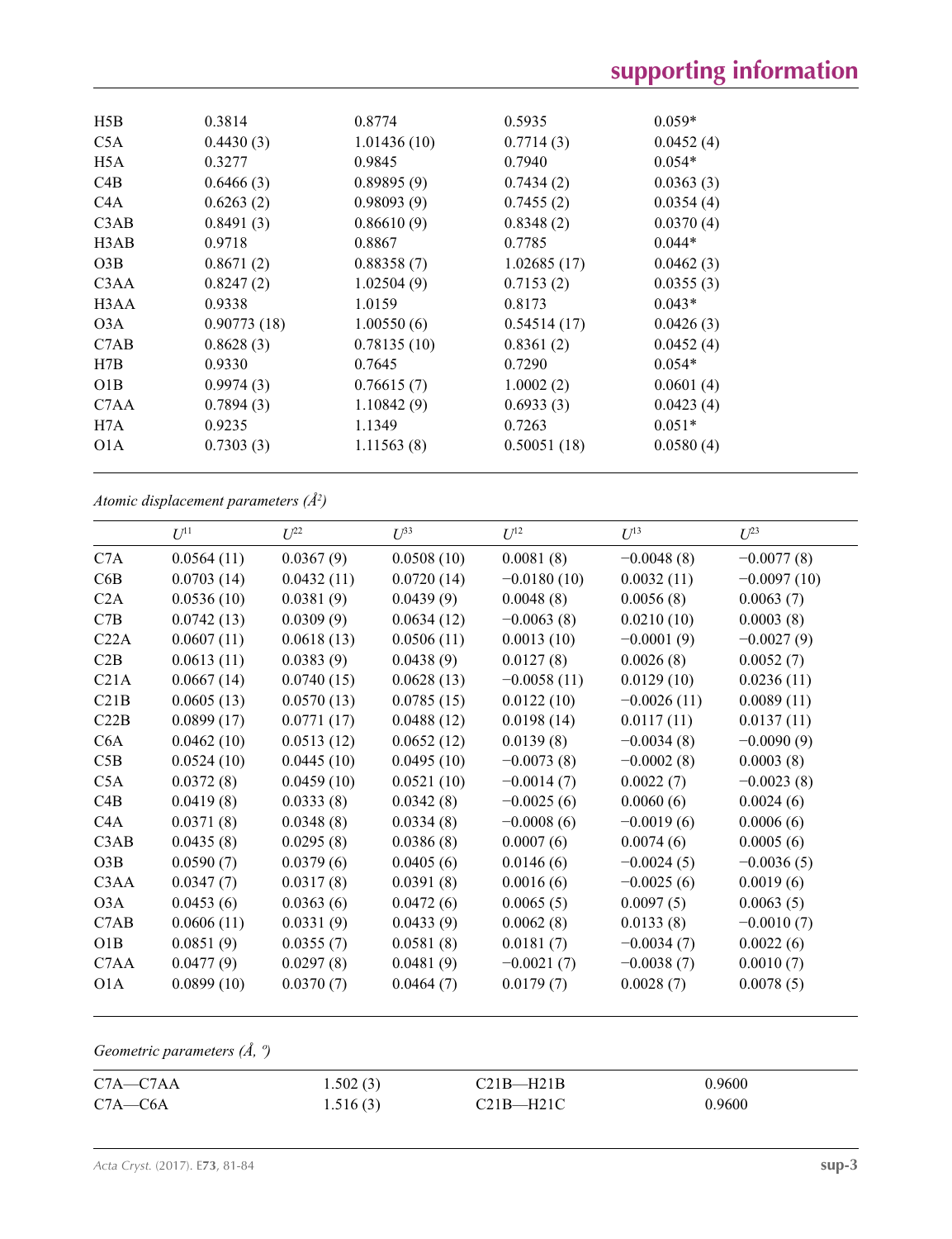| C7A-H7AA            | 0.9700     | $C22B - H22A$      | 0.9600     |
|---------------------|------------|--------------------|------------|
| $C7A - H7AB$        | 0.9700     | $C22B - H22B$      | 0.9600     |
| $C6B - C5B$         | 1.503(3)   | $C22B - H22C$      | 0.9600     |
| $C6B - C7B$         | 1.514(3)   | $C6A - C5A$        | 1.495(3)   |
| $C6B - H6BA$        | 0.9700     | $C6A - H6AA$       | 0.9700     |
| $C6B - H6BB$        | 0.9700     | $C6A - H6AB$       | 0.9700     |
| $C2A - O1A$         | 1.423(2)   | $C5B - C4B$        | 1.331(3)   |
| $C2A - O3A$         | 1.439(2)   | $C5B - H5B$        | 0.9300     |
| $C2A - C22A$        | 1.508(3)   | $C5A - C4A$        | 1.329(2)   |
| $C2A - C21A$        |            | $C5A - H5A$        | 0.9300     |
|                     | 1.514(3)   |                    |            |
| $C7B - C7AB$        | 1.501(3)   | $C4B - C4A$        | 1.481(2)   |
| $C7B - H7BA$        | 0.9700     | $C4B - C3AB$       | 1.505(2)   |
| $C7B - H7BB$        | 0.9700     | $C4A - C3AA$       | 1.512(2)   |
| $C22A - H22D$       | 0.9600     | $C3AB - O3B$       | 1.431(2)   |
| $C22A - H22E$       | 0.9600     | $C3AB - C7AB$      | 1.527(2)   |
| $C22A - H22F$       | 0.9600     | C3AB-H3AB          | 0.9800     |
| $C2B - O3B$         | 1.427(2)   | $C3AA - O3A$       | 1.434(2)   |
| $C2B - O1B$         | 1.435(2)   | $C3AA - C7AA$      | 1.523(2)   |
| $C2B - C22B$        | 1.502(3)   | C3AA-H3AA          | 0.9800     |
| $C2B - C21B$        | 1.511(3)   | $C7AB - O1B$       | 1.430(2)   |
| $C21A - H21D$       | 0.9600     | $C7AB - H7B$       | 0.9800     |
| $C21A - H21E$       | 0.9600     | $C7AA - O1A$       | 1.428(2)   |
| $C21A - H21F$       | 0.9600     | C7AA-H7A           | 0.9800     |
| $C21B - H21A$       | 0.9600     |                    |            |
|                     |            |                    |            |
| $C7AA - C7A - C6A$  | 112.42(16) | H22A-C22B-H22B     | 109.5      |
| C7AA-C7A-H7AA       | 109.1      | $C2B-C22B-H22C$    | 109.5      |
| $C6A - C7A - H7AA$  | 109.1      | H22A-C22B-H22C     | 109.5      |
| C7AA-C7A-H7AB       | 109.1      | H22B-C22B-H22C     | 109.5      |
| $C6A - C7A - H7AB$  | 109.1      | $C5A-C6A-C7A$      | 112.39(15) |
| H7AA-C7A-H7AB       | 107.9      | $C5A - C6A - H6AA$ | 109.1      |
| $C5B-C6B-C7B$       | 110.85(17) | $C7A - C6A - H6AA$ | 109.1      |
| $C5B - C6B - H6BA$  | 109.5      | $C5A - C6A - H6AB$ | 109.1      |
| $C7B - C6B - H6BA$  | 109.5      | $C7A - C6A - H6AB$ | 109.1      |
| C5B-C6B-H6BB        | 109.5      | H6AA-C6A-H6AB      | 107.9      |
|                     |            |                    |            |
| $C7B - C6B - H6BB$  | 109.5      | $C4B - C5B - C6B$  | 123.93(18) |
| H6BA-C6B-H6BB       | 108.1      | $C4B - C5B - H5B$  | 118.0      |
| $O1A - C2A - O3A$   | 105.85(14) | $C6B - C5B - H5B$  | 118.0      |
| $O1A - C2A - C22A$  | 108.30(16) | $C4A - C5A - C6A$  | 124.64(17) |
| $O3A-C2A-C22A$      | 111.49(15) | $C4A - C5A - H5A$  | 117.7      |
| $O1A - C2A - C21A$  | 110.76(17) | C6A-C5A-H5A        | 117.7      |
| $O3A - C2A - C21A$  | 107.39(16) | $C5B - C4B - C4A$  | 122.49(16) |
| $C22A - C2A - C21A$ | 112.85(18) | $C5B - C4B - C3AB$ | 120.26(16) |
| $C7AB - C7B - C6B$  | 110.32(16) | $C4A - C4B - C3AB$ | 117.22(14) |
| C7AB—C7B—H7BA       | 109.6      | $C5A - C4A - C4B$  | 121.95(15) |
| $C6B - C7B - H7BA$  | 109.6      | $C5A - C4A - C3AA$ | 121.45(15) |
| C7AB—C7B—H7BB       | 109.6      | C4B-C4A-C3AA       | 116.60(14) |
| $C6B - C7B - H7BB$  | 109.6      | $O3B - C3AB - C4B$ | 109.67(13) |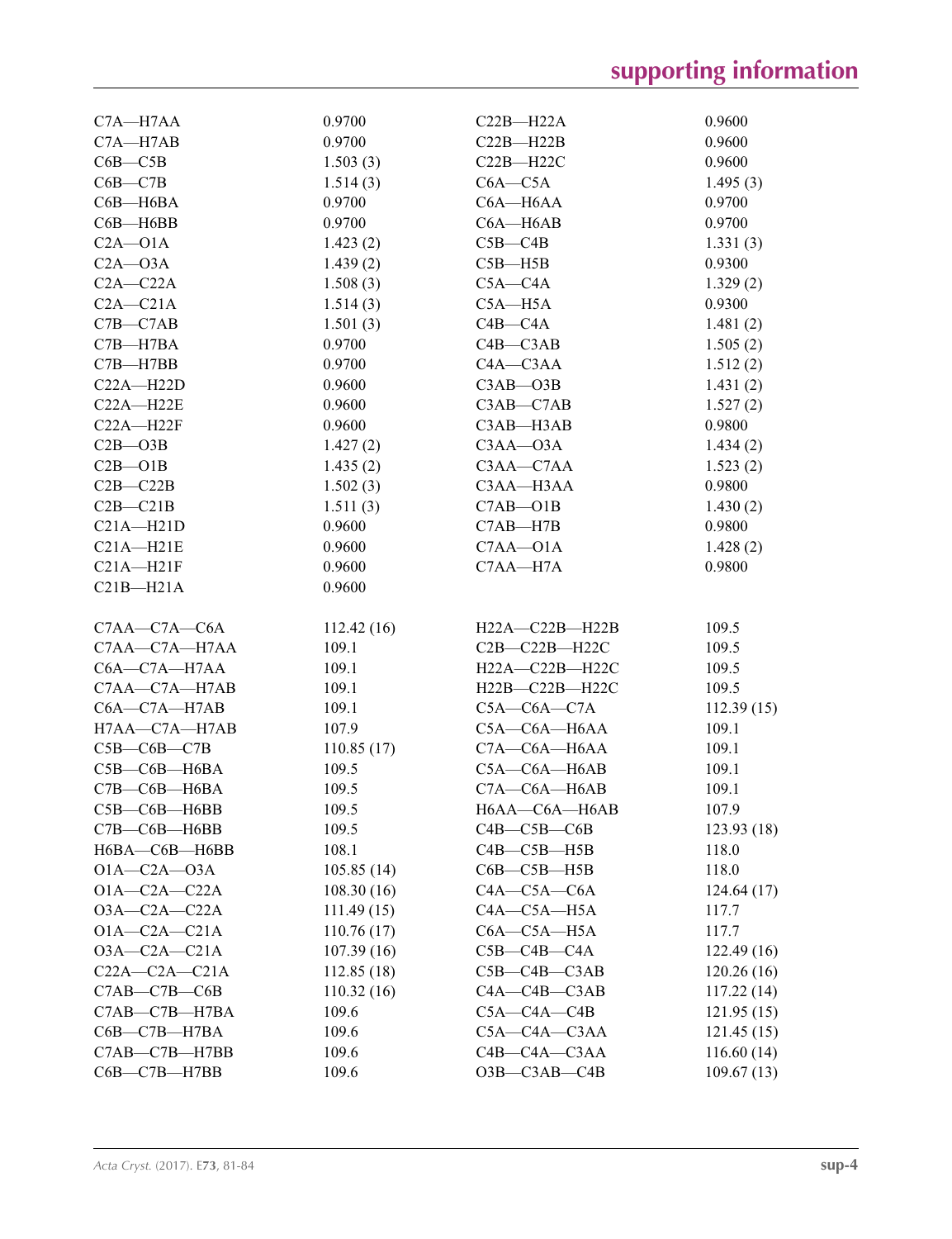| H7BA—C7B—H7BB                   | 108.1         | $O3B$ — $C3AB$ — $C7AB$         | 102.38(13)    |
|---------------------------------|---------------|---------------------------------|---------------|
| $C2A - C22A - H22D$             | 109.5         | $C4B - C3AB - C7AB$             | 116.09(15)    |
| $C2A - C22A - H22E$             | 109.5         | O3B-C3AB-H3AB                   | 109.5         |
| H22D-C22A-H22E                  | 109.5         | C4B-C3AB-H3AB                   | 109.5         |
| $C2A - C22A - H22F$             | 109.5         | C7AB-C3AB-H3AB                  | 109.5         |
| $H22D-C22A-H22F$                | 109.5         | $C2B - O3B - C3AB$              | 107.11(13)    |
| $H22E-C22A-H22F$                | 109.5         | O3A-C3AA-C4A                    | 111.61(13)    |
| $O3B - C2B - O1B$               | 105.65(14)    | O3A-C3AA-C7AA                   | 102.20(13)    |
| $O3B-C2B-C22B$                  | 108.06(17)    | C4A-C3AA-C7AA                   | 114.69(14)    |
| $O1B - C2B - C22B$              | 110.10(19)    | O3A-C3AA-H3AA                   | 109.4         |
| $O3B - C2B - C21B$              | 110.69(17)    | C4A-C3AA-H3AA                   | 109.4         |
| $O1B-C2B-C21B$                  | 109.18(18)    | C7AA-C3AA-H3AA                  | 109.4         |
| $C22B-C2B-C21B$                 | 112.9(2)      | $C3AA - O3A - C2A$              | 107.67(12)    |
| $C2A - C21A - H21D$             | 109.5         | $O1B - C7AB - C7B$              | 113.01(16)    |
| $C2A - C21A - H21E$             | 109.5         | $O1B - C7AB - C3AB$             | 102.98(15)    |
| $H21D-C21A-H21E$                | 109.5         | C7B-C7AB-C3AB                   |               |
|                                 | 109.5         |                                 | 112.28(15)    |
| $C2A - C21A - H21F$             |               | $O1B - C7AB - H7B$              | 109.5         |
| $H21D-C21A-H21F$                | 109.5         | $C7B - C7AB - H7B$              | 109.5         |
| H21E-C21A-H21F                  | 109.5         | $C3AB - C7AB - H7B$             | 109.5         |
| $C2B - C21B - H21A$             | 109.5         | $C7AB - O1B - C2B$              | 109.73(13)    |
| $C2B - C21B - H21B$             | 109.5         | $O1A - C7AA - C7A$              | 109.95(15)    |
| $H21A - C21B - H21B$            | 109.5         | $O1A - C7AA - C3AA$             | 102.46(14)    |
| $C2B - C21B - H21C$             | 109.5         | C7A-C7AA-C3AA                   | 114.67(15)    |
| $H21A - C21B - H21C$            | 109.5         | $O1A - C7AA - H7A$              | 109.8         |
| H21B-C21B-H21C                  | 109.5         | C7A-C7AA-H7A                    | 109.8         |
| $C2B - C22B - H22A$             | 109.5         | C3AA-C7AA-H7A                   | 109.8         |
| $C2B - C22B - H22B$             | 109.5         | $C2A - O1A - C7AA$              | 109.73(13)    |
|                                 |               |                                 |               |
| $C5B - C6B - C7B - C7AB$        | $-52.6(2)$    | $C7AA - C3AA - O3A - C2A$       | $-31.87(16)$  |
| $C7AA - C7A - C6A - C5A$        | 44.4(2)       | $O1A - C2A - O3A - C3AA$        | 17.72(18)     |
| $C7B - C6B - C5B - C4B$         | 21.4(3)       | $C22A - C2A - O3A - C3AA$       | $-99.84(17)$  |
| $C7A - C6A - C5A - C4A$         | $-21.2(3)$    | $C21A - C2A - O3A - C3AA$       | 136.07(17)    |
| $C6B - C5B - C4B - C4A$         | $-174.59(18)$ | $C6B - C7B - C7AB - O1B$        | 172.70(16)    |
| $C6B - C5B - C4B - C3AB$        | 7.3(3)        | C6B-C7B-C7AB-C3AB               | 56.7(2)       |
| $C6A - C5A - C4A - C4B$         | $-177.19(17)$ | $O3B$ — $C3AB$ — $C7AB$ — $O1B$ | $-31.08(16)$  |
| $C6A - C5A - C4A - C3AA$        | 2.4(3)        | $C4B - C3AB - C7AB - O1B$       | $-150.49(15)$ |
| $C5B-C4B-C4A-C5A$               | 41.2(3)       | $O3B$ — $C3AB$ — $C7AB$ — $C7B$ | 90.79(17)     |
| $C3AB - C4B - C4A - C5A$        | $-140.59(17)$ | $C4B - C3AB - C7AB - C7B$       | $-28.6(2)$    |
| $C5B$ — $C4B$ — $C4A$ — $C3AA$  | $-138.43(17)$ | $C7B - C7AB - O1B - C2B$        | $-104.65(19)$ |
| $C3AB$ — $C4B$ — $C4A$ — $C3AA$ | 39.8(2)       | $C3AB - C7AB - O1B - C2B$       | 16.7(2)       |
| $C5B - C4B - C3AB - O3B$        | $-119.03(18)$ | $O3B - C2B - O1B - C7AB$        | 4.1(2)        |
| $C4A - C4B - C3AB - O3B$        | 62.73(18)     | $C22B - C2B - O1B - C7AB$       | 120.57(19)    |
| $C5B - C4B - C3AB - C7AB$       | $-3.7(2)$     | $C21B - C2B - O1B - C7AB$       | $-114.94(18)$ |
| $C4A - C4B - C3AB - C7AB$       | 178.09(14)    | $C6A - C7A - C7AA - O1A$        | 63.7(2)       |
| $O1B - C2B - O3B - C3AB$        | $-25.2(2)$    | C6A-C7A-C7AA-C3AA               | $-51.0(2)$    |
| $C22B - C2B - O3B - C3AB$       | $-143.02(19)$ | $O3A$ — $C3AA$ — $C7AA$ — $O1A$ | 33.75 (16)    |
| $C21B - C2B - O3B - C3AB$       | 92.87(19)     | $C4A - C3AA - C7AA - O1A$       | $-87.19(17)$  |
| $C4B - C3AB - O3B - C2B$        | 158.69(15)    | O3A-C3AA-C7AA-C7A               | 152.83(14)    |
|                                 |               |                                 |               |